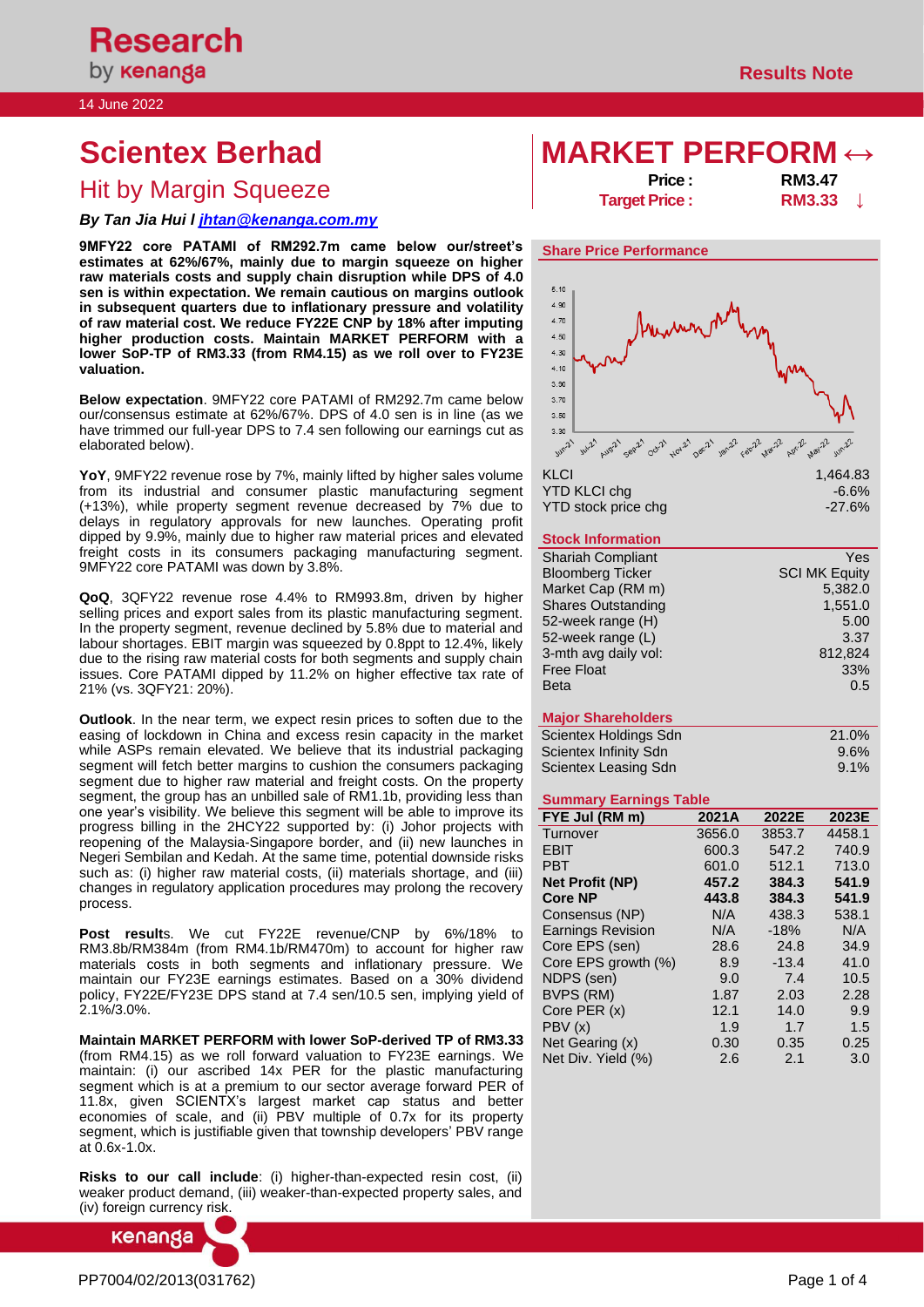# 14 June 2022

| <b>Results Highlights</b>         |         |             |            |         |                |         |         |         |
|-----------------------------------|---------|-------------|------------|---------|----------------|---------|---------|---------|
| FYE July (RM m)                   | 3Q22    | <b>2Q22</b> | QoQ Chg    | 3Q21    | <b>YoY Chg</b> | 9M22    | 9M21    | YoY Chq |
| Turnover                          | 993.8   | 952.0       | 4%         | 976.8   | 2%             | 2874.0  | 2685.6  | 7%      |
| <b>EBIT</b>                       | 123.3   | 125.9       | $-2\%$     | 148.6   | $-17%$         | 382.4   | 424.5   | $-10%$  |
| Interest income                   | 2.0     | 3.1         | $-36%$     | 3.3     | $-40%$         | 6.6     | 9.6     | $-31%$  |
| Finance costs                     | $-5.0$  | $-4.9$      | 2%         | $-3.0$  | 70%            | $-14.3$ | $-7.6$  | 87%     |
| <b>PBT</b>                        | 120.3   | 124.1       | $-3%$      | 148.9   | $-19%$         | 374.7   | 426.5   | $-12%$  |
| Taxation                          | $-25.7$ | $-25.1$     | 2%         | $-32.3$ | $-21%$         | $-73.0$ | $-88.9$ | $-18%$  |
| <b>Net Profit</b>                 | 94.6    | 98.9        | $-4%$      | 116.6   | $-19%$         | 301.7   | 337.6   | $-11%$  |
| Minority interest                 | 6.3     | 5.2         | <b>20%</b> | 6.7     | $-6%$          | 16.9    | 23.0    | $-27%$  |
| <b>PATAMI</b>                     | 88.3    | 93.7        | $-6%$      | 109.9   | $-20%$         | 284.9   | 314.6   | $-9%$   |
| <b>Core PATAMI</b>                | 88.9    | 100.1       | $-11%$     | 110.0   | $-19%$         | 292.7   | 304.1   | $-4%$   |
|                                   |         |             |            |         |                |         |         |         |
| <b>EBIT</b> margin                | 12.4%   | 13.2%       |            | 15.2%   |                | 13.3%   | 15.8%   |         |
| PBT margin                        | 12.1%   | 13.0%       |            | 15.2%   |                | 13.0%   | 15.9%   |         |
| Core PATAMI margin                | 8.9%    | 10.5%       |            | 11.3%   |                | 10.2%   | 11.3%   |         |
| Effective tax rate                | 21.3%   | 20.3%       |            | 21.7%   |                | 19.5%   | 20.8%   |         |
| Source: Company, Kenanga Research |         |             |            |         |                |         |         |         |

*Source: Company, Kenanga Research*

| <b>Segmental Breakdown</b>       |       |             |         |       |         |         |         |         |
|----------------------------------|-------|-------------|---------|-------|---------|---------|---------|---------|
| FYE July (RM m)                  | 3Q22  | <b>2Q22</b> | QoQ Chg | 3Q21  | YoY Chg | 9M22    | 9M21    | YoY Chg |
| Turnover                         |       |             |         |       |         |         |         |         |
| Manufacturing                    | 749.7 | 692.8       | 8%      | 671.5 | 12%     | 2,120.5 | 1.874.1 | 13%     |
| Property                         | 244.2 | 259.2       | $-6%$   | 305.3 | $-20%$  | 753.5   | 811.5   | $-7%$   |
| <b>Group Turnover</b>            | 993.8 | 952.0       | 4%      | 976.8 | 2%      | 2,874.0 | 2,685.6 | 7%      |
| <b>Segment Results</b>           |       |             |         |       |         |         |         |         |
| Manufacturing                    | 57.0  | 53.7        | 6%      | 64.5  | $-12%$  | 175.4   | 196.1   | $-34%$  |
| Property                         | 66.3  | 72.2        | $-8%$   | 84.0  | $-21%$  | 207.0   | 228.4   | $-39%$  |
| <b>Group EBIT</b>                | 123.3 | 125.9       | $-2%$   | 148.6 | $-17%$  | 382.4   | 424.5   | $-37%$  |
| <b>EBIT Margin</b>               |       |             |         |       |         |         |         |         |
| Manufacturing                    | 7.6%  | 7.7%        |         | 9.6%  |         | 8.3%    | 14.3%   |         |
| Property                         | 27.2% | 27.9%       |         | 27.5% |         | 27.5%   | 42.0%   |         |
| <b>Group EBIT Margin</b>         | 12.4% | 13.2%       |         | 15.2% |         | 13.3%   | 22.6%   |         |
| Source: Company Kananga Research |       |             |         |       |         |         |         |         |

*Source: Company, Kenanga Research*

| <b>SoP Valuations</b>             |                   |             |                                      |
|-----------------------------------|-------------------|-------------|--------------------------------------|
| <b>Segment</b>                    | Fair Value (RM m) | PBV/PER (x) | <b>Property Book Value/NP (RM'm)</b> |
| Property                          | 1,295             | $0.7x$ PBV  | 1,850                                |
| Manufacturing                     | 3,869             | 14x PER     | 276.4                                |
| Sum-of-Parts (RM m)               | 5,164             |             |                                      |
| No. of Shares (m)                 | 1550.6            |             |                                      |
| <b>Target Price (RM)</b>          | 3.33              |             |                                      |
| Source: Company, Kenanga Research |                   |             |                                      |

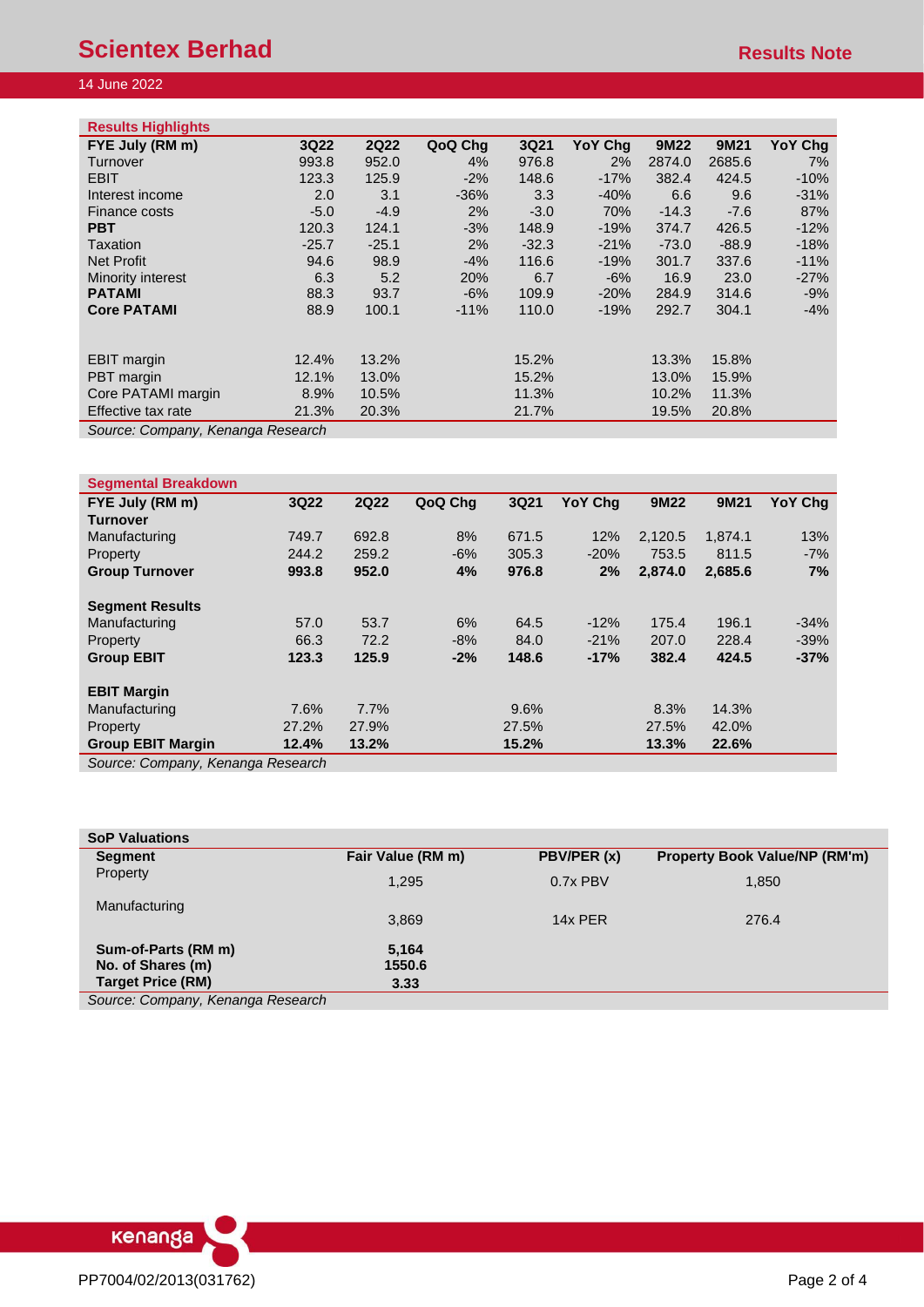# 14 June 2022

| <b>Peer Comparison</b> |
|------------------------|
|                        |

| <b>Name</b>                  | <b>Last</b><br><b>Price</b> | <b>Market</b>        | <b>Shariah</b>   | <b>Current</b> |                     | <b>Revenue</b><br><b>Growth</b> | <b>Core Earnings</b><br><b>Growth</b> |                  |       | PER (x) - Core Earnings |                  |       | PBV(x)              | <b>ROE</b><br>(%) | <b>Net</b><br>Div.Yld.<br>(%) | Target               | Rating    |
|------------------------------|-----------------------------|----------------------|------------------|----------------|---------------------|---------------------------------|---------------------------------------|------------------|-------|-------------------------|------------------|-------|---------------------|-------------------|-------------------------------|----------------------|-----------|
|                              | (RM)                        | <b>Cap</b><br>(RM'm) | <b>Compliant</b> | <b>FYE</b>     | 1-Yr.<br><b>Fwd</b> | $2-Yr$ .<br>Fwd.                | 1-Yr. Fwd.                            | $2-Yr$ .<br>Fwd. | Hist. | 1-Yr.<br>Fwd.           | $2-Yr$ .<br>Fwd. | Hist. | 1-Yr.<br><b>Fwd</b> | $1-Yr.$<br>Fwd.   | $1-Yr$ .<br>Fwd.              | <b>Price</b><br>(RM) |           |
| <b>STOCKS UNDER COVERAGE</b> |                             |                      |                  |                |                     |                                 |                                       |                  |       |                         |                  |       |                     |                   |                               |                      |           |
| BP PLASTIC HOLDING BHD       | 1.38                        | 388.4                |                  | 12/2022        | 13.8%               | 7.8%                            | $-12.1%$                              | 25.2%            | 8.4   | 9.5                     | 7.6              | 1.7   | 1.5                 | 16.8%             | 4.3%                          | 1.59                 | <b>MP</b> |
| <b>SCGM BHD</b>              | 2.30                        | 442.9                | Υ                | 04/2022        | 15.1%               | 16.0%                           | $-10.3%$                              | 13.4%            | 13.0  | 14.5                    | 12.8             | 2.3   | 2.1                 | 15.1%             | 2.7%                          | 2.53                 | <b>MP</b> |
| <b>SCIENTEX BHD</b>          | 3.47                        | 5,382.0              | Y                | 07/2022        | 5.4%                | 18.1%                           | $-13.4%$                              | 44.0%            | 12.1  | 14.0                    | 9.7              | 1.9   | 1.7                 | 12.5%             | 2.1%                          | 3.35                 | <b>MP</b> |
| <b>SLP RESOURCES BHD</b>     | 0.895                       | 283.7                | $\checkmark$     | 12/2022        | 9.7%                | 5.5%                            | 28.6%                                 | 9.3%             | 16.2  | 12.6                    | 11.5             | 1.5   | 1.5                 | 12.0%             | 6.1%                          | 1.18                 | OP        |
| THONG GUAN INDUSTRIES BHD    | 2.33                        | 897.4                |                  | 12/2022        | 19.7%               | 20.4%                           | 22.2%                                 | 21.2%            | 9.5   | 7.8                     | 6.4              | 1.2   | 1.0                 | 14.3%             | 2.4%                          | 3.90                 | <b>OP</b> |
| <b>Simple Average</b>        |                             |                      |                  |                | 12.7%               | 13.6%                           | 3.0%                                  | 22.7%            | 11.8  | 11.7                    | 9.6              | 1.7   | 1.6                 | 14.1%             | 3.55%                         |                      |           |

*Source: Bloomberg, Kenanga Research*

*This section is intentionally left blank*